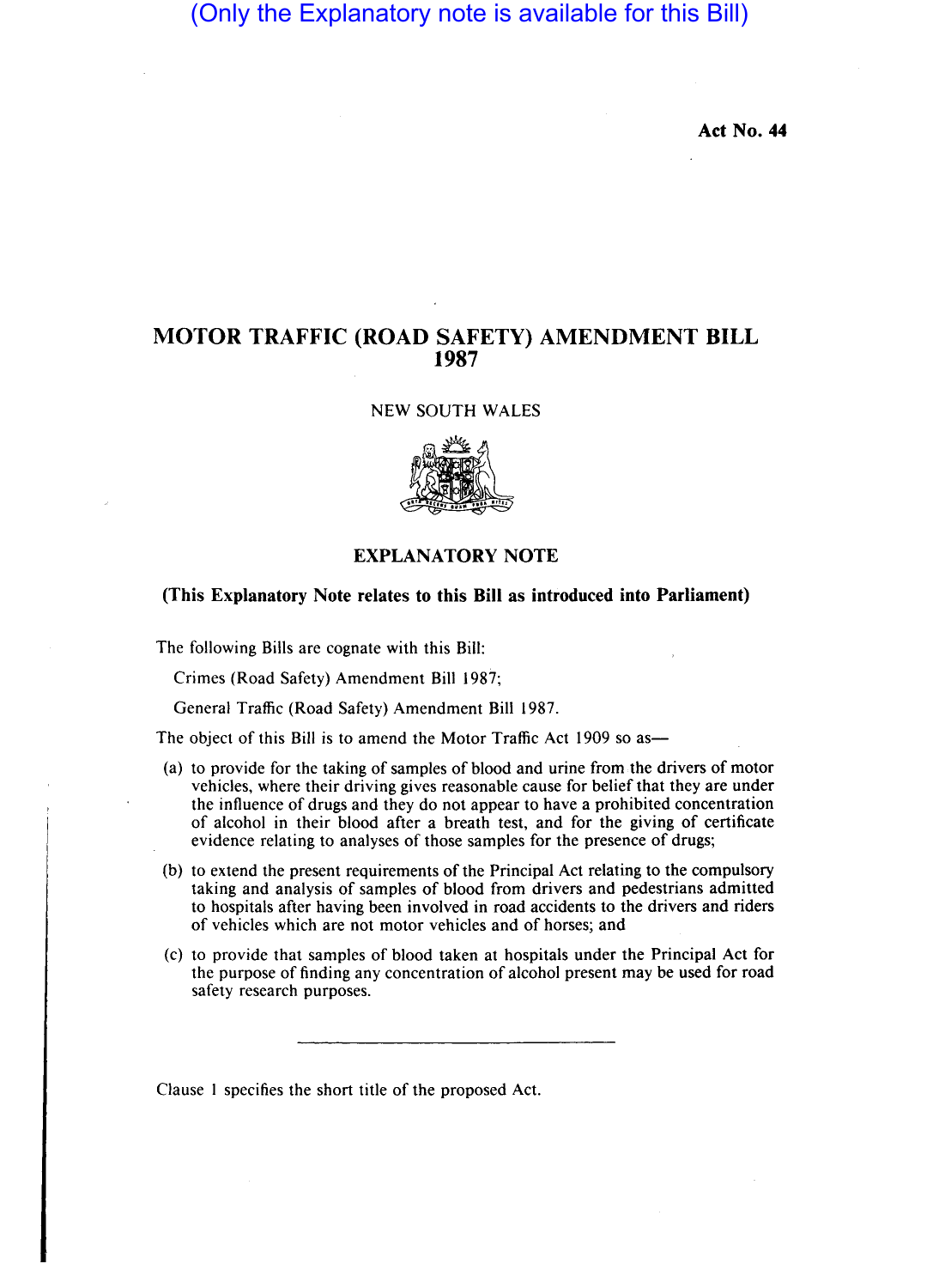Clause 2 provides that, with minor exceptions, the proposed Act will commence on a day or days appointed by the Governor-in-Council and notified in the Gazette.

Clause 3 states that the Motor Traffic Act 1909 is referred to in the proposed Act as the Principal Act.

Clause 4 is a formal provision that gives effect to the Schedules of amendments to the Principal Act.

Clause 5 saves regulations which would otherwise be repealed by the proposed Act.

Clause 6 declares that the amendments to be made by the proposed Act do not apply in respect of offences alleged to have been committed before those amendments commence.

### SCHEDULE 1-AMENDMENTS RELATING TO DRIVING UNDER THE INFLUENCE OF DRUGS

Schedule 1 (1) inserts definitions of "Drug" (to be defined so as to include alcohol) and "Hospital" into section 2 of the Principal Act (Interpretation) as a consequential amendment.

Schedule I (2) amends section 3 of the Principal Act (Regulations) so as to authorise the making of regulations with respect to the taking of samples of blood and urine to be analysed for the presence of drugs.

Schedule I (3) makes consequential amendments to section 4F of the Principal Act (Blood samples to be taken in certain cases).

Schedule I (4) (a) amends section 5 (2) of the Principal Act so as to vary the offence commonly known as "driving under the influence". The proposed amendment omits the present reference to "intoxicating liquor" and expressly refers to alcohol as a drug, without affecting the new meaning to be given in the Principal Act to the word "drug".

Schedule I (4) (b) is a minor consequential amendment omitting the present definition of "drug" which is to be replaced.

Schedule 1 (4) (c) inserts proposed section 5 (2A) into the Principal Act which declares-

- (a) that a person may be charged with having been under the influence of more than one drug (which mayor may not include alcohol) when driving; and
- (b) that the offence of driving under the influence may be proved if a person is found to have been under the influence of a combination of drugs (which mayor may not include alcohol).

Schedule 1 (5) inserts into the Principal Act proposed sections 5AA-5AC of which--

Section 5AA (Samples for detecting drugs) sets out the conditions which need to be satisfied before a sample of blood or urine which will be analysed for drugs can be required to be taken and the procedure to be followed in taking and disposing of the sample.